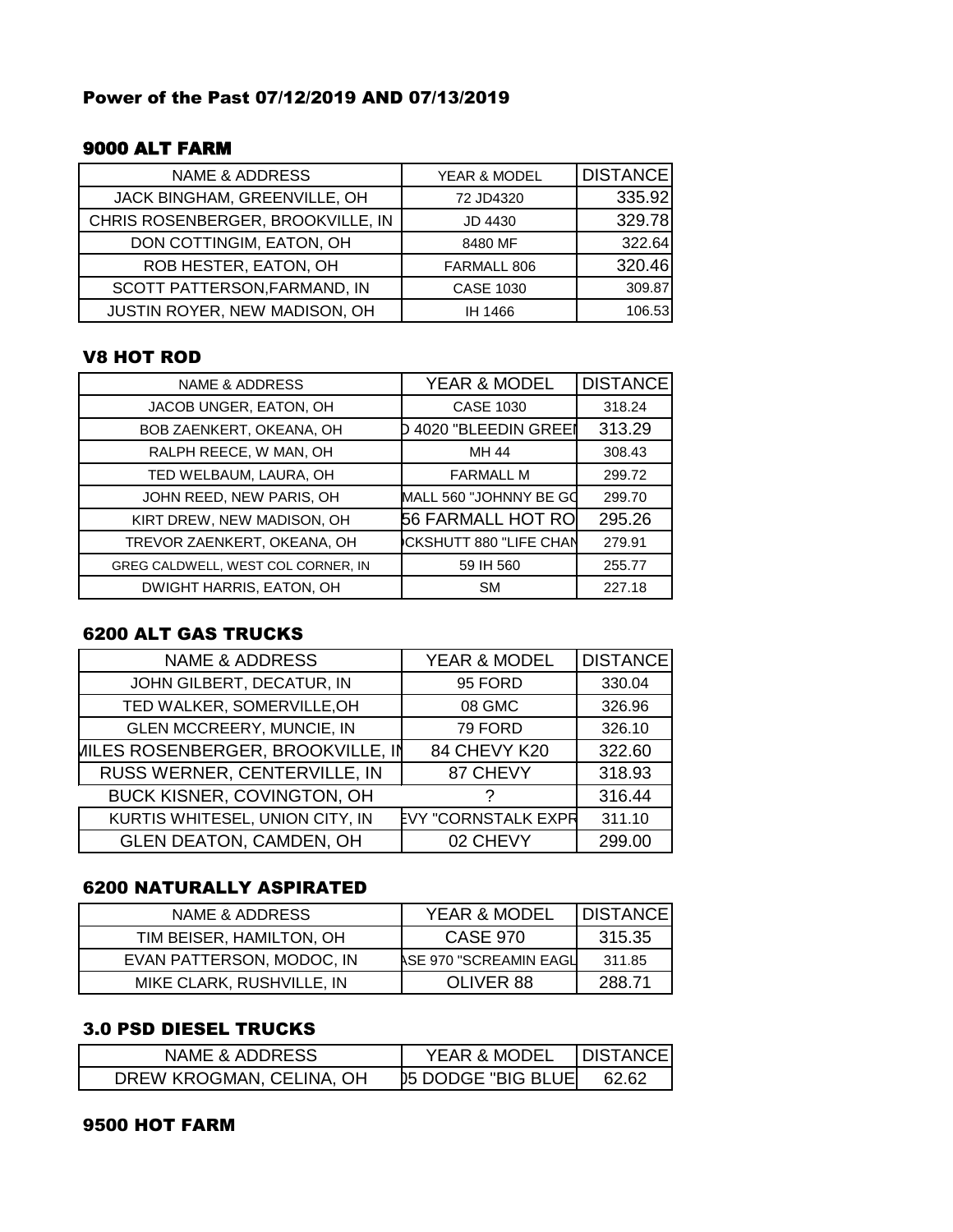| NAME & ADDRESS                  | YEAR & MODEL           | <b>DISTANCE</b> |
|---------------------------------|------------------------|-----------------|
| <b>JUSTIN FLECK, CELINA, OH</b> | IH 1066 ALL BEEF       | 348.32          |
| RUSS CLARK, COVINGTON, OH       | JD 4250 "CRUZIN DEERE" | 344.49          |
| CASEY EVERS, CELINA, OH         | 1066 "DRAGLINE EXPRES  | 341.60          |
| CHRIS REGEDANZ, CELINA, OH      | JD 4430                | 318.31          |
| BRANDON MONEBRAKE, EATON, OH    | JD 4010                | 300.04          |

# ANTIQUES 4500LB

| NAME & ADDRESS                    | YEAR & MODEL        | DISTANCE |
|-----------------------------------|---------------------|----------|
| TOMMY CARR, RIDGEVILLE, IN        | 53 MM UBE           | 229.76   |
| DUANE RISSELMAN, CONNERSVILLE, IN | 49 MMU              | 218.72   |
| HANK STEINMETZ, GREENVILLE, OH    | 50 MM UTE           | 212.67   |
| BOB WILLS, UNION CITY, OH         | <b>52 OLIVER 88</b> | 182.13   |
| GARY HUMMEL, NEW WESTON, OH       | 53 COCKSHUTT 50     | 174.68   |
| HANK STEINMETZ, GREENVILLE, OH    | 49 MM UTE           | -1.00    |

# ANTIQUES 5000LB

| <b>NAME &amp; ADDRESS</b>         | <b>YEAR &amp; MODEL</b> | <b>DISTANCE</b> |
|-----------------------------------|-------------------------|-----------------|
| DUANE DERRINGER, LIMA, OH         | <b>47 FARMALL M</b>     | 244.55          |
| JASON LEE, ELDORADO, OH           | <b>FORDSON MAJ DIES</b> | 233.80          |
| JIM ROSE, BROOKVILLE, OH          | 59 FARMALL 460          | 232.99          |
| TOMMY CARR, RIDGEVILLE, IN        | 53 MM UBE               | 230.35          |
| NATE LAFUZE, RICHMOND, IN         | FARMALL 450             | 230.06          |
| GLEE ANN WILLS, UNION CITY, OH    | 46 JD A                 | 227.34          |
| DUANE RISSELMAN, CONNERSVILLE, IN | 49 MM U                 | 223.53          |
| GARY HUMMEL, NEW WESTON, OH       | 53 COCKSHUTT 50         | 220.70          |
| HANK STEINMETZ, GREENVILLE, OH    | 49 MM UTE               | 213.27          |

## ANTIQUES 5500LB

| <b>NAME &amp; ADDRESS</b>         | YEAR & MODEL            | <b>DISTANCE</b> |
|-----------------------------------|-------------------------|-----------------|
| DUANE RISSELMAN, CONNERSVILLE, IN | 49 MM U                 | 225.97          |
| JIM ROSE, BROOKVILLE, OH          | 59 FARMALL 460          | 224.97          |
| JASON LEE, ELDORADO, OH           | <b>FORDSON MAJ DIES</b> | 217.03          |
| TOMMY CARR, RIDGEVILLE, IN        | 53 MM UBE               | 214.66          |
| KATHLEEN EDWARDS, LIMA, OH        | <b>47 FARMALL M</b>     | 214.61          |
| HANK STEINMETZ, GREENVILLE, OH    | 50 MM UTE               | 211.95          |
| DAN BEASLEY, COVINGTON, OH        | 53 MM U                 | 209.64          |
| HANK STEINMETZ, GREENVILLE, OH    | 49 MM UTE               | 208.50          |
| FRANK MARCHAL, BRADFORD, OH       | 55 CASE 400             | 201.78          |
| MIKE HISSONG, BRADFORD, OH        | 49 M                    | 196.76          |
| GLEE ANN WILLS, UNION CITY, OH    | 46 JD A                 | 189.34          |
| RALPH REECE, W MAN, OH            | FARMALL 460             | 188.22          |

### ANTIQUES 12000LB FARM STOCK

| NAME & ADDRESS                       | <b>YEAR &amp; MODEL</b> | <b>IDISTANCE</b> |
|--------------------------------------|-------------------------|------------------|
| KERRY "GOOSE" GRAVES. SWITZ CITY. IN | IH 1466                 | ั 51             |